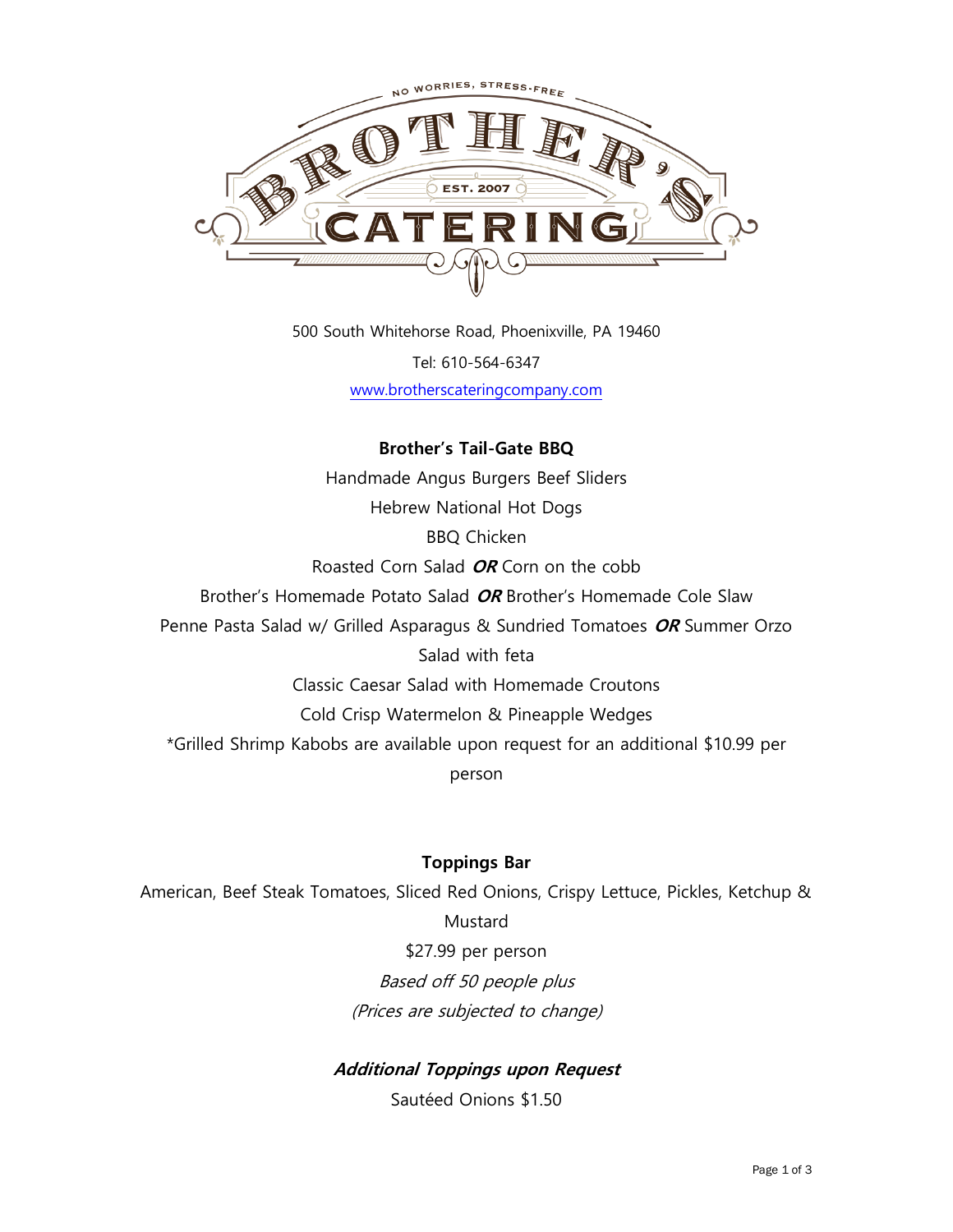Sautéed Mushrooms \$1.50 Hickory Smoked Bacon \$3.00 Swiss Cheese \$ 1.50 Crumbled Blue Cheese \$ 1.50

#### **Brother's Back Yard BBQ**

Deconstructed Seared Angus Beef Kabobs Slow Cooked BBQ Ribs **OR** BBQ Pulled Pork Italian Sausage, Peppers & Onions BBQ Grilled Chicken Roasted Corn Salad, Corn on the Cobb, **OR** Idaho Baked Potato Summer Orzo Salad with feta Grilled Vegetables w/ a Balsamic Reduction Spring Mix w/ Gorgonzola, Walnuts & Cranberries Cold Crisp Watermelon & Pineapple Wedges \*Grilled Shrimp Kabobs are available upon request for an additional \$8.99 per person **Includes All Plastic ware & Freshly Baked Rolls**

> \$41.99 per person Based off 50 people plus (Prices are subjected to change)

### **BBQ Menu**

BBQ Brisket Slow Cooked Ribs OR Slow Cooked BBQ Pulled Pork BBQ Chicken Homemade BBQ Baked Beans Homemade Slaw OR Homemade Red Bliss Potato Salad Corn on the cobb Collard Greens Corn Bread Homemade Mac & Cheese